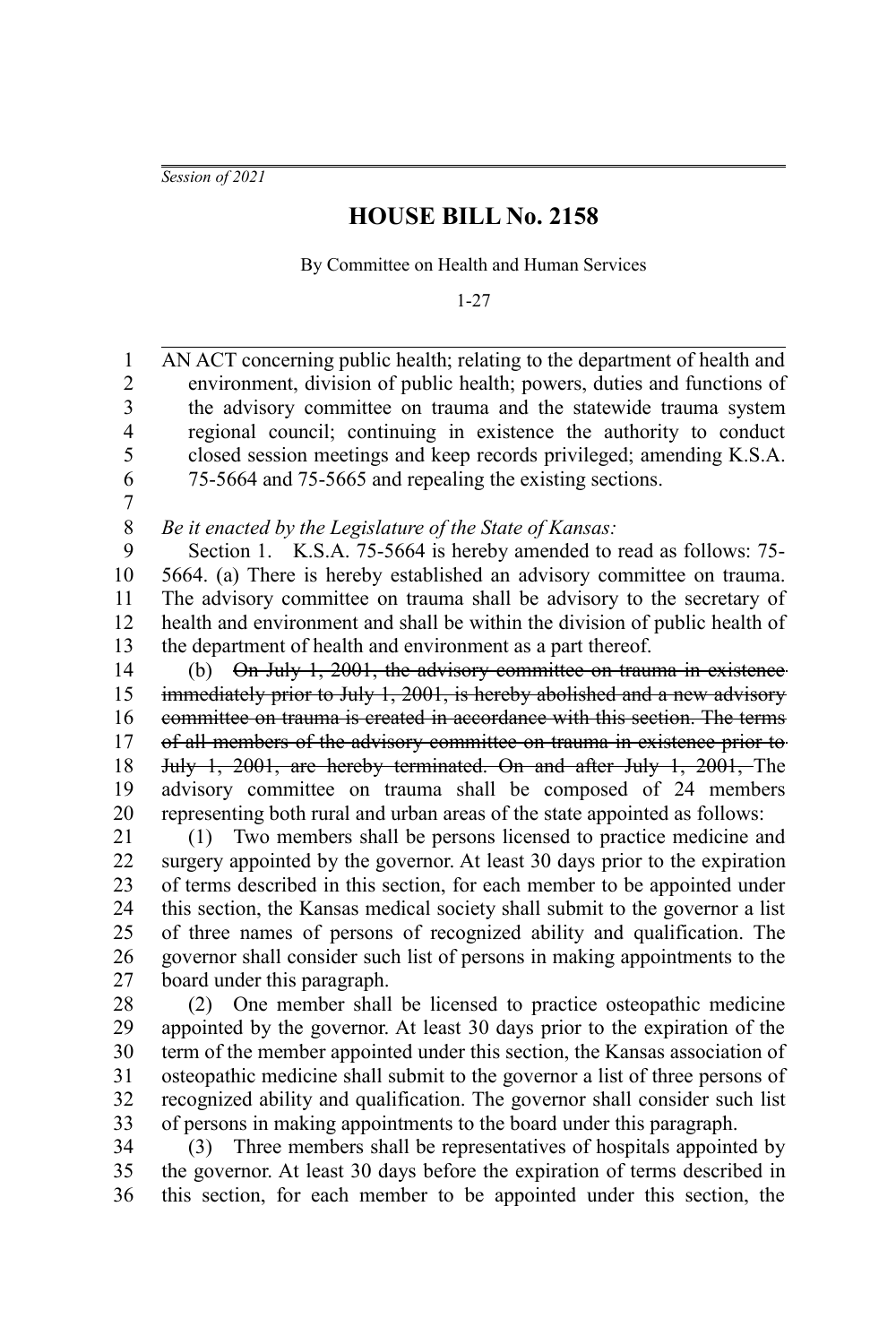Kansas hospital association shall submit to the governor a list of three names of persons of recognized ability and qualification. The governor shall consider such list of persons in making appointments to the board under this paragraph. 1 2 3 4

(4) Two members shall be licensed professional nurses specializing in trauma care or emergency nursing appointed by the governor. At least 30 days before the expiration of terms described in this section, for each member to be appointed under this section, the Kansas state nurses association shall submit to the governor a list of three names of persons of recognized ability and qualification. The governor shall consider such list of persons in making appointments to the board under this paragraph. 5 6 7 8 9 10 11

(5) Two members shall be emergency medical service providers as defined in K.S.A. 65-6112, and amendments thereto, who are on the roster of an ambulance service permitted by the board of emergency medical services. At least 30 days prior to the expiration of one of these positions, the Kansas emergency medical services association shall submit to the governor a list of three persons of recognized ability and qualification. The governor shall consider such list of persons in making this appointment to the board. For the other member appointed under this section, at least 30 days prior to the expiration of the term of such member, the Kansas emergency medical technician association shall submit a list of three persons of recognized ability and qualification. The governor shall consider such list of persons in making appointments to the board under this paragraph. 12 13 14 15 16 17 18 19 20 21 22 23 24

(6) Two members shall be administrators of ambulance services, one rural and one urban, appointed by the governor. At least 30 days prior to the expiration of the terms of such members, the Kansas emergency medical services association and Kansas emergency medical technician association in consultation shall submit to the governor a list of four persons of recognized ability and qualification. The governor shall consider such list of persons in making this appointment to the board under this paragraph. 25 26 27 28 29 30 31 32

(7) Six members shall be representatives of regional trauma councils, one per council, appointed by the governor. At least 30 days prior to the expiration of one of these positions, the relevant regional trauma council shall submit to the governor a list of three persons of recognized ability and qualification. The governor shall consider such list of persons in making these appointments to the board. 33 34 35 36 37 38

(8) The secretary of health and environment or the secretary's designee of an appropriately qualified person shall be an ex officio representative of the department of health and environment. 39 40 41

(9) The chairperson of the emergency medical services board or the chairperson's designee shall be an ex officio member. 42 43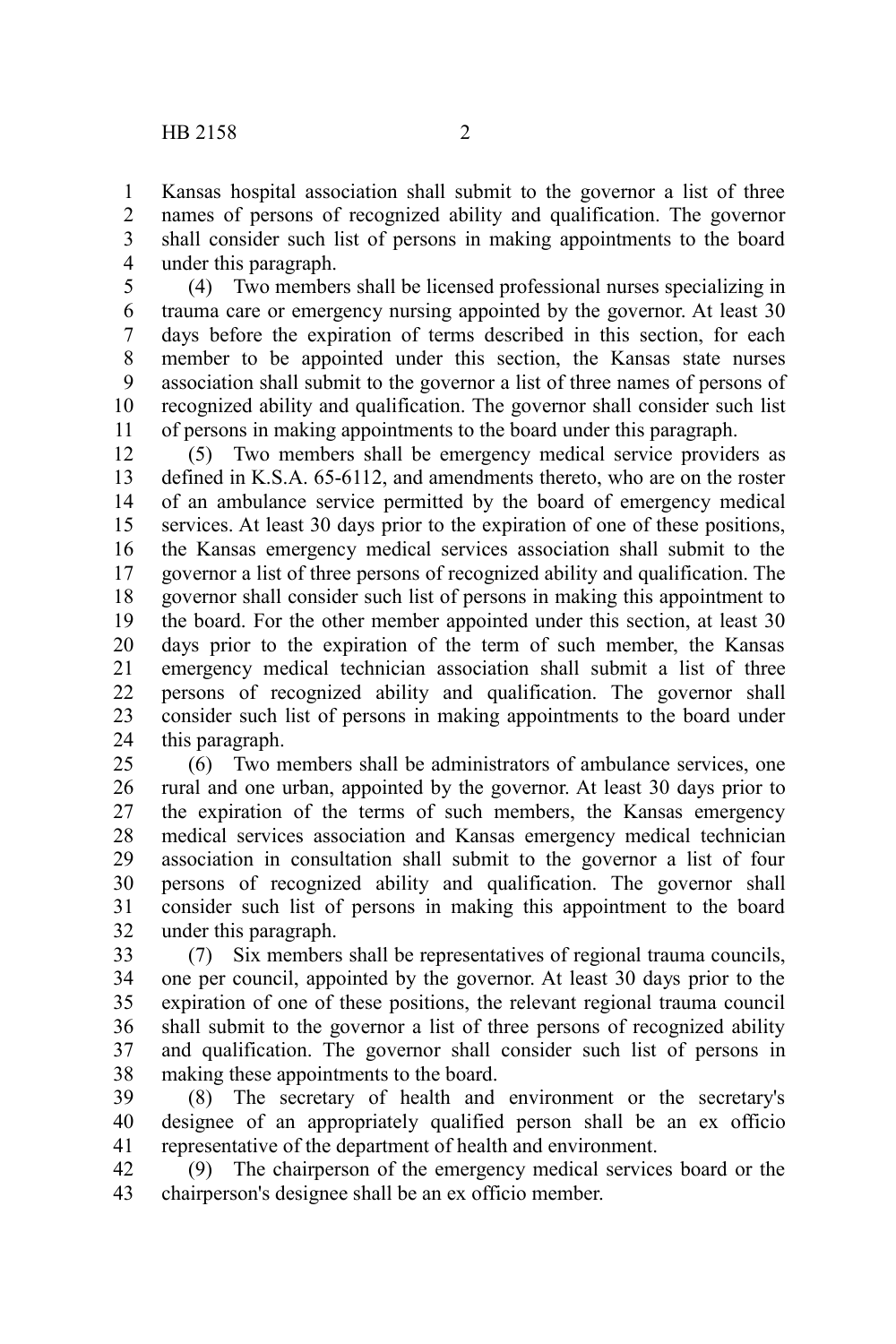(10) Four legislators selected as follows shall be members: The chairperson and ranking minority member or their designees of the committee on health and human services of the house of representatives, and the chairperson and ranking minority member or their designees from the committee on public health and welfare of the senate shall be members. 1 2 3 4 5 6

(c) All members shall be residents of the state of Kansas. Particular attention shall be given so that rural and urban interests and geography are balanced in representation. Organizations that submit lists of names to be considered for appointment by the governor under this section shall insure that names of people who reside in both rural and urban areas of the state are among those submitted. At least one person from each congressional district shall be among the members. Of the members appointed under subsection *subsections* (b)(1) through (b)(7): Six shall be appointed to initial terms of two years; six shall be appointed to initial terms of three years; and six shall be appointed to initial terms of four years. Thereafter members shall serve terms of four years and until a successor is appointed and qualified. In the case of a vacancy in the membership of the advisory committee, the vacancy shall be filled for the unexpired term in like manner as that provided in subsection (b). 7 8 9 10 11 12 13 14 15 16 17 18 19 20

(d) The advisory committee shall meet quarterly and at the call of the chairperson or at the request of a majority of the members. At the first meeting of the advisory committee after July 1 each year, the members shall elect a chairperson and vice-chairperson who shall serve for terms of one year. The vice-chairperson shall exercise all of the powers of the chairperson in the absence of the chairperson. 21 22 23 24 25 26

(e) The advisory committee shall be advisory to the secretary of health and environment on all matters relating to the implementation and administration of this act. 27 28 29

(f) (1) Any meeting of the advisory committee or any part of a meeting of the advisory committee during which a review of incidents of trauma injury or trauma care takes place shall be conducted in closed session. The advisory committee and officers thereof when acting in their official capacity in considering incidents of trauma injury or trauma care shall constitute a peer review committee and peer review officers for all purposes of K.S.A. 65-4915, and amendments thereto. 30 31 32 33 34 35 36

(2) The advisory committee or an officer thereof may advise, report to and discuss activities, information and findings of the committee that relate to incidents of trauma injury or trauma care with the secretary of health and environment as provided in subsections (a) and (e) without waiver of the privilege provided by this subsection and K.S.A. 65-4915, and amendments thereto, and the records and findings of such committee or officer that are privileged under this subsection and K.S.A. 65-4915, 37 38 39 40 41 42 43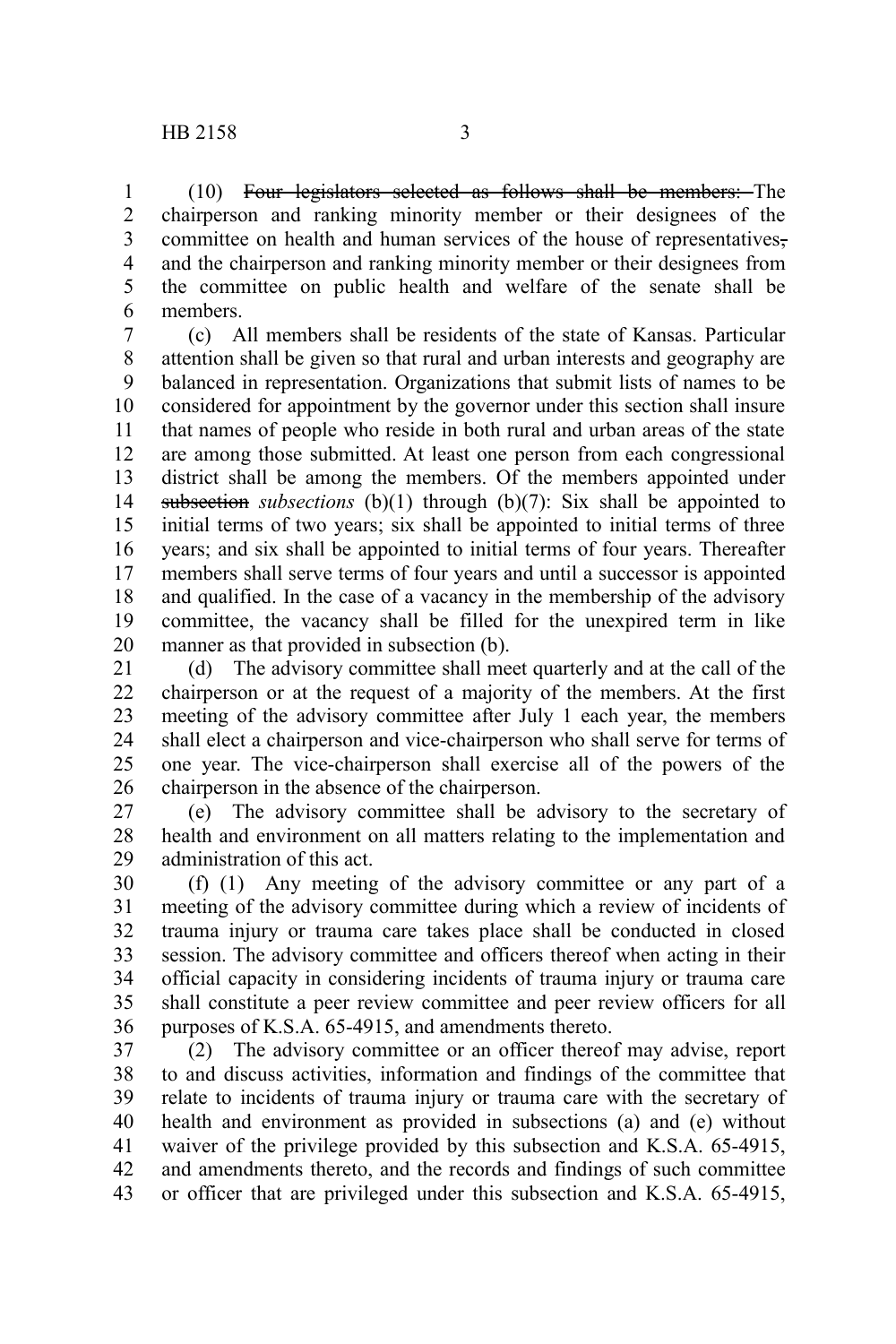and amendments thereto, shall remain privileged as provided by this subsection and K.S.A.  $65-4915$ , and amendments thereto<del>, prior to July 1,</del> 2021. 1 2 3

(3) The provisions of this subsection shall expire on July 1, 2021, unless the legislature reviews and reenacts this provision prior to July 1, 2021. 4 5 6

(g) Members of the advisory committee attending meetings of the advisory committee or attending a subcommittee of the advisory committee or other authorized meeting of the advisory committee shall not be paid compensation but shall be paid amounts provided in K.S.A. 75- 3223(e), and amendments thereto. 7 8 9 10 11

Sec. 2. K.S.A. 75-5665 is hereby amended to read as follows: 75- 5665. (a) The secretary of health and environment, after consultation with and consideration of recommendations from the advisory committee, shall: 12 13 14

(1) Develop *Adopt* rules and regulations necessary to carry out the provisions of this act, including fixing, charging and collecting fees from trauma facilities to recover all or part of the expenses incurred in the designation of trauma facilities pursuant to subsection (f) *paragraph (6)*; 15 16 17 18

(2) develop a statewide trauma system plan including the establishment of regional trauma councils, using the 2001 Kansas EMS-Trauma Systems Plan study as a guide and not more restrictive than state law. The secretary shall ensure that each council consist of at least six members. Members of the councils shall consist of persons chosen for their expertise in and commitment to emergency medical and trauma services. Such members shall be chosen from the region and include prehospital personnel, physicians, nurses and hospital personnel involved with the emergency medical and trauma services and a representative of a county health department. The plan should: 19 20 21 22 23 24 25 26 27 28

(A) Maximize local and regional control over decisions relating to trauma care; 29 30 31

(B) minimize bureaucracy;

(C) adequately protect the confidentiality of proprietary and personal health information; 32 33

(D) promote cost effectiveness; 34

35

40

(E) encourage participation by groups affected by the system;

(F) emphasize medical direction and involvement at all levels of the system; 36 37

(G) rely on accurate data as the basis for system planning and development; and 38 39

(H) facilitate education of health care providers in trauma care;

(3) plan, develop and administer a trauma registry to collect and analyze data on incidence, severity and causes of trauma and other pertinent information which *that* may be used to support the secretary's 41 42 43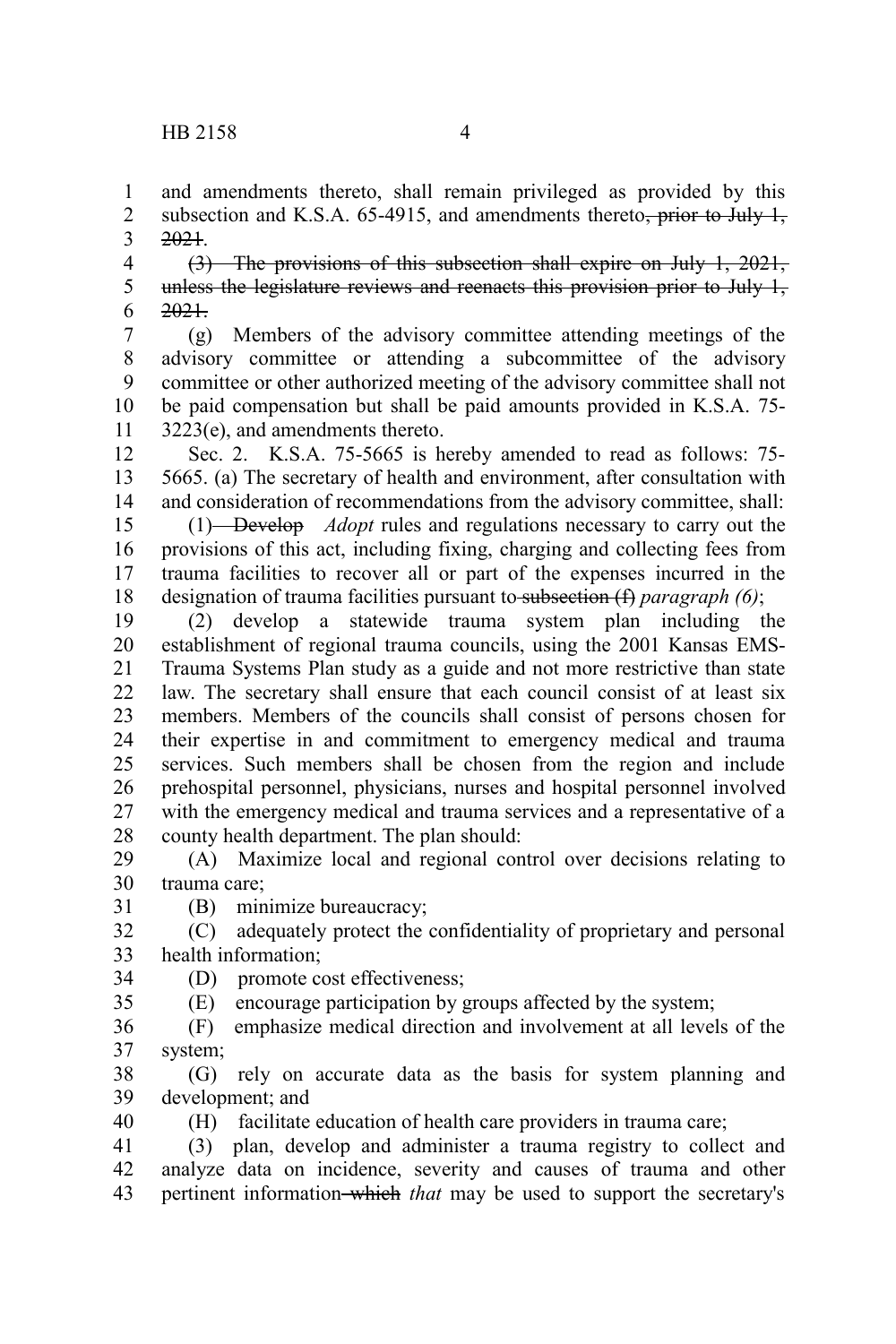decision-making and identify needs for improved trauma care; 1

(4) provide all technical assistance to the regional councils as necessary to implement the provisions of this act; 2 3

(5) collect data elements for the trauma registry that are consistent with the recommendations of the American college of surgeons committee on trauma and centers for disease control; 4 5 6

(6) designate trauma facilities by level of trauma care capabilities after considering the American college of surgeons committee on trauma standards and other states' standards except that trauma level designations shall not be based on criteria that place practice limitations on registered nurse anesthetists which are not required by state law; 7 8 9 10 11

(7) develop a phased-in implementation schedule for each component of the trauma system, including the trauma registry, which *that* considers the additional burden placed on the emergency medical and trauma providers; 12 13 14 15

(8) develop standard reports to be utilized by the regional trauma councils and those who report data to the registry in performing their functions; 16 17 18

(9) assess the fiscal impact on all components of the trauma system, and thereafter recommend other funding sources for the trauma system and trauma registry; 19 20 21

(10) prepare and submit an annual budget in accordance with the provisions of this act. Such budget shall include costs for the provision of technical assistance to the regional trauma councils and the cost of developing and maintaining the trauma registry and analyzing and reporting on the data collected; and 22 23 24 25 26

(11) enter into contracts as deemed necessary to carry out the duties and functions of the secretary under this act. 27 28

(b) (1) Any meeting of a regional trauma council or any part of a meeting of such a council during which a review of incidents of trauma injury or trauma care takes place shall be conducted in closed session. A regional trauma council and the officers thereof when acting in their official capacity in considering incidents of trauma injury or trauma care shall constitute a peer review committee and peer review officers for all purposes of K.S.A. 65-4915, and amendments thereto. 29 30 31 32 33 34 35

(2) A regional trauma council or an officer thereof may advise, report to and discuss activities, information and findings of the council-which *that* relate to incidents of trauma injury or trauma care with the secretary of health and environment and make reports as provided in this section without waiver of the privilege provided by this subsection and K.S.A. 65- 4915, and amendments thereto, and the records and findings of such council or officer which *that* are privileged under this subsection and K.S.A. 65-4915, and amendments thereto, shall remain privileged as 36 37 38 39 40 41 42 43